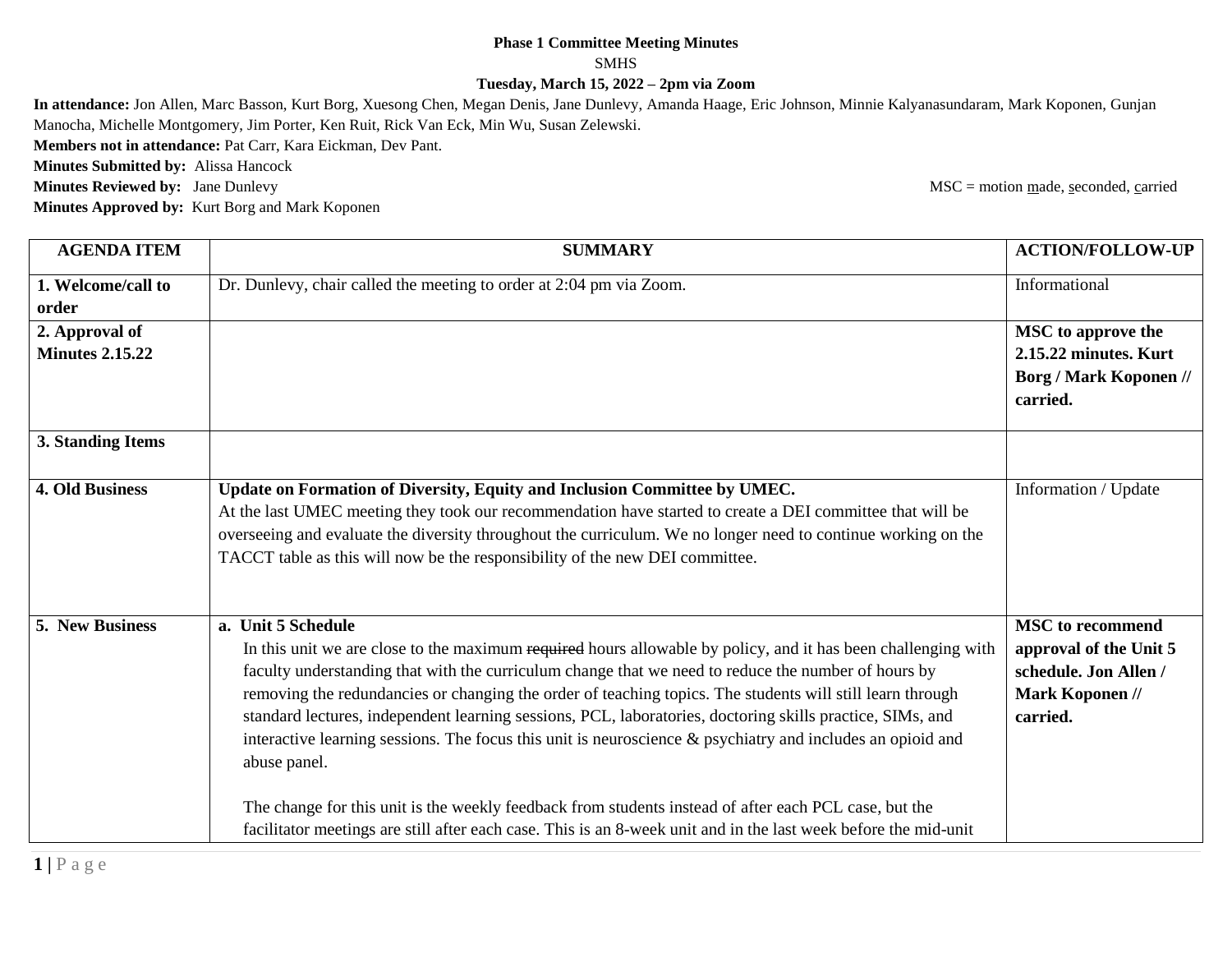| exams students are still learning new material, so we have provided a full day of study time prior to the<br>medical sciences exam for this reason. They will also have their first CBSE exam this unit, which is a 5-hour<br>exam. In the review it was suggested to move the last student feedback meeting from Wednesday to Monday,<br>so it will not interfere with their study day. Question about how faculty know the requirements for recorded<br>lectures, and they are provided the expectations and instructions of how to do so. They also have to include<br>the clinical capsules in their PowerPoints just like in a live lecture but they are also given a full 60-minutes<br>instead of the 50-minutes for a live lecture. Dr. Jane Dunlevy does review the length of the recorded lectures<br>to monitor that we are not going over the maximum required hours.                |                                                                                                                                                                                                                                                                                                                |
|--------------------------------------------------------------------------------------------------------------------------------------------------------------------------------------------------------------------------------------------------------------------------------------------------------------------------------------------------------------------------------------------------------------------------------------------------------------------------------------------------------------------------------------------------------------------------------------------------------------------------------------------------------------------------------------------------------------------------------------------------------------------------------------------------------------------------------------------------------------------------------------------------|----------------------------------------------------------------------------------------------------------------------------------------------------------------------------------------------------------------------------------------------------------------------------------------------------------------|
| b. Student Representative on Committee, when do they switch?<br>With the class of 2024 now in Phase 2 of the curriculum. The question was raised what is the process for<br>rolling off and starting the next student representative. After some good discussion, it was decided to have the<br>year 1 student start the January before the year 2 students transitions to the phase 2 of the curriculum. This<br>would help with carry-over of knowledge and expectations. However, between the students they would only<br>have one vote on the committee.                                                                                                                                                                                                                                                                                                                                     | <b>MSC</b> to recommend to<br>approve the student<br>composition of the<br><b>Phase 1 Committee to</b><br>include two phase 1<br>students with one vote<br>between them and the<br>new term starting in<br><b>January after beginning</b><br>medical school. Jon<br><b>Allen / Mark Koponen //</b><br>carried. |
| b. Curriculum System Whitepaper Training<br>We are going to review the Curriculum System Whitepaper and Governance document which outlines how the<br>committee's work together and how our curriculum process works. First, we will review the committee's and<br>their responsibilities. All what committees can recommend items to UMEC, but UMEC is the only committee<br>that can approve changes for the curriculum.<br>In reviewing the curriculum process, we need to know the different ways things we use to evaluation and<br>design the curriculum. The program outcomes also known as domains & competencies are used determine<br>what the student's overall knowledge and skills will be at the end of the curriculum. They also inform us in our<br>curriculum design.<br>Our curriculum database is Leo, which is also where we get all our reporting information from. Linking | Information                                                                                                                                                                                                                                                                                                    |
| connects the objectives to the program outcomes. The design teams used to see gaps in the curriculum after                                                                                                                                                                                                                                                                                                                                                                                                                                                                                                                                                                                                                                                                                                                                                                                       |                                                                                                                                                                                                                                                                                                                |